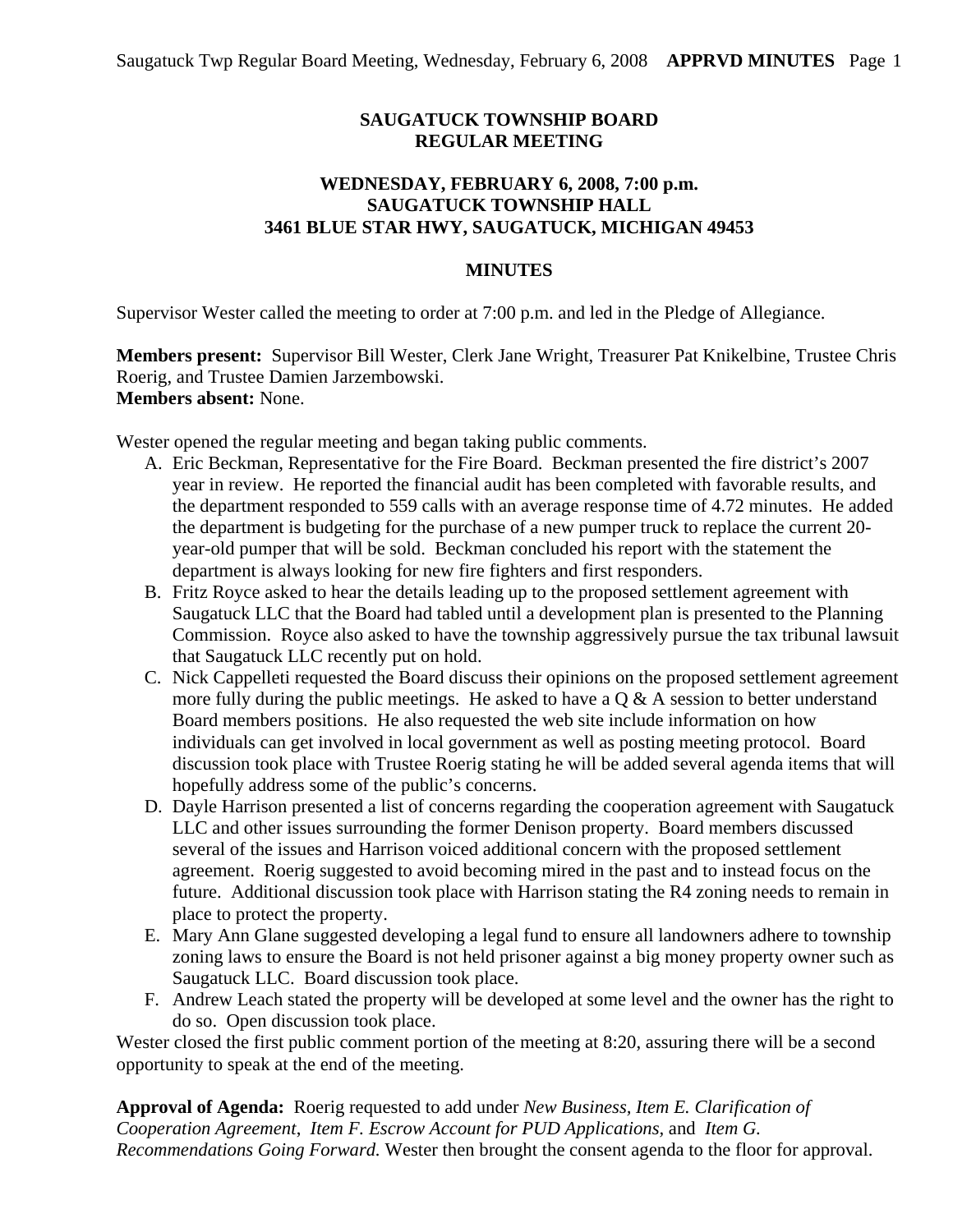- A. Accounts Payable
	- i. ALLEGAN CO LIS through XTREME CLEANING LLC Total to be paid \$16,243.28
	- ii. Checks issued to be post-audited (check register attached)
- B. Payroll (check register attached)
- C. Approval of Minutes
	- i. January 2, 2008 Regular Board Meeting
- D. Quarterly Financial Statements Through December
- E. Annual Audit

**Motion by Wright, seconded by Wester to approve the agenda with the additions requested by Trustee Roerig**. Roerig requested to remove the Approval of Minutes from the consent agenda and add it as a separate agenda item under *Unfinished Business, Item A.* Wright then withdrew the motion to approve the agenda, Wester withdrew his second. **Motion by Roerig, seconded by Wester to approve the consent agenda as amended and the agenda with the additions requested.** Carried unanimously.

#### **Correspondence:**

A. 2007 Building Permit Summary. Board noted there were 119 permits issued in 2007 which was down from 2006 by 29.

#### **Unfinished Business:**

A. Approval of Minutes. **Motion by Roerig, seconded by Jarzembowski to approve the minutes of January 2, 2008 Regular Board Meeting as presented.** Roerig stated he wants to ensure full understanding of the motion in respect to the settlement agreement. Wright read the paragraph that included the motion to table the agreement with conditions. She then restated the motion means the Board will not consider the settlement agreement again until a Planned Unit Development application has been submitted by Saugatuck LLC to the Saugatuck Township Planning Commission and the Commission has considered the application. Board then discussed the potential time involved for consideration of a complex PUD. Motion to approve the minutes as presented passed unanimously.

#### **New Business:**

- A. 2008 Summer Tax Collection. Knikelbine stated the Saugatuck School District desires the Township collect half of their school property taxes on the summer tax bill at a cost to them of \$3.25 per parcel. She added it is a contract that needs to be approved each year. **Motion by Wright, seconded by Knikelbine to approve the Memorandum of Agreement for 2008 Summer Tax Collection of School Taxes for Saugatuck Public Schools as presented for a cost of \$3.25 per parcel.** Motion carried unanimously.
- B. KLSWA Term Expiration for Representative Phil Quade. Wester stated the term for Phil Quade, township representative on the Kalamazoo Lake Sewer & Water Authority Board has expired. Wright stated Quade is the most knowledgeable in sewer and water matters and is willing to accept a 3 year re-appointment to the board. **Motion by Knikelbine, seconded by Wright to re-appoint Phil Quade to the KLSWA Board.** Roerig noted under normal circumstances it would be typical to advertise for interested individuals, but due to the technical requirements of the position it is in the township's best interest to re-appoint Quade. Motion carried  $5 - 0$ .
- C. Road Work Order. Roerig stated the work order would allow for the resurfacing of Riverside Drive from  $62<sup>nd</sup>$  Street east to the end of the pavement and then Arrowhead Drive from Riverside Drive west to the end of the certified road at the entrance to Water Wonderland Trailer Park. He added the work order also allows for the final course of asphalt and 5' gravel shoulders to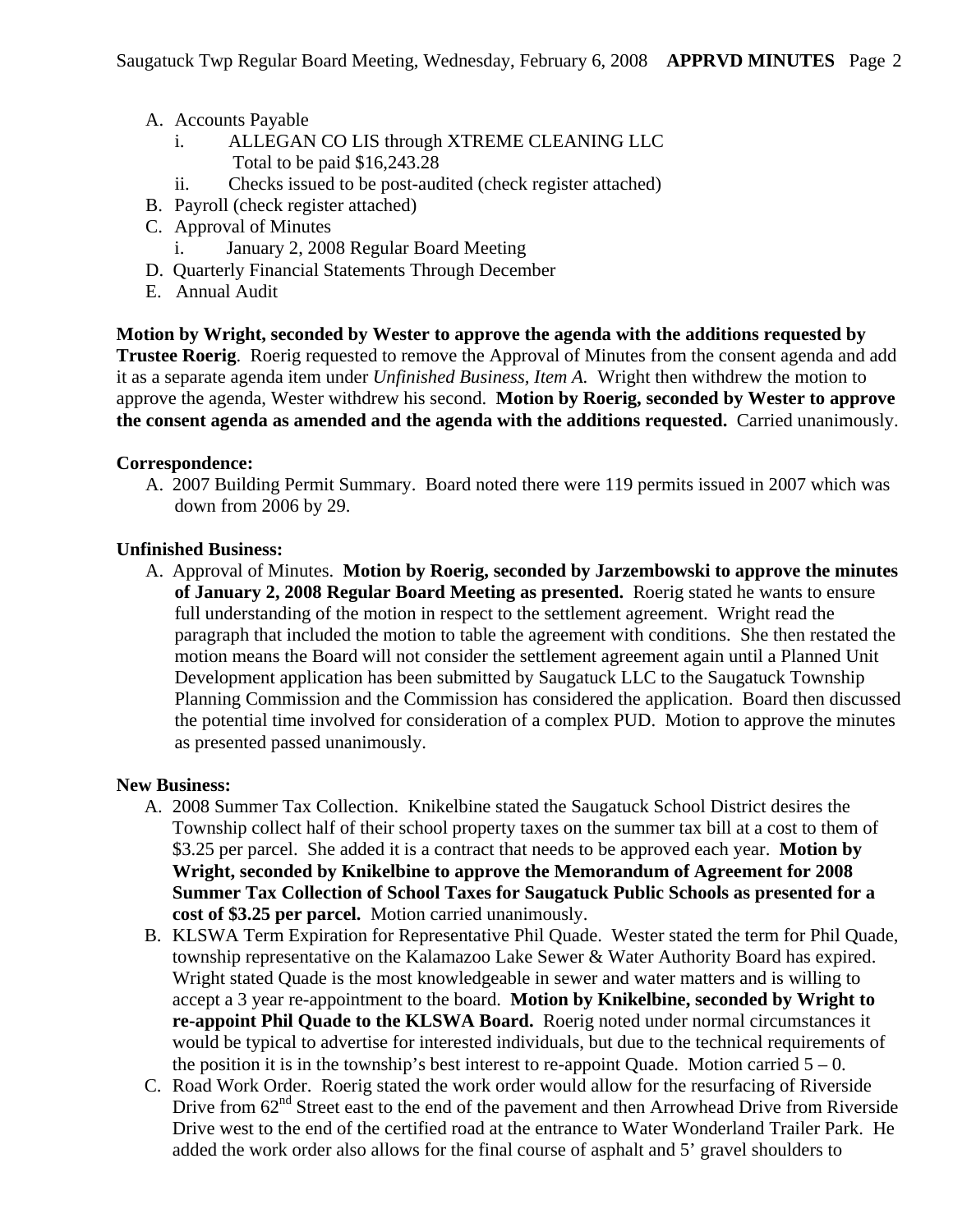complete the surfacing of Bradley Road. **Motion by Roerig, seconded by Wester to approve the road work order as presented.** Carried unanimously.

- D. Road Millage Renewal. Roerig verified one of the two 1.0 millages has expired and we will need to include the renewal on a ballot referendum in 2008. Wright suggested including the renewal language on the August ballot. Discussion took place and it was suggested to expand the language to allow for not only road construction and maintenance but maintenance and possible construction of non-motorized trails. Roerig stated he will bring the idea to the Road Committee and see if there is interest in expanding the use of the special millage monies to include nonmotorized trails.
- E. Clarification of Cooperation Agreement. Roerig stated the cooperation agreement with Saugatuck LLC currently states under *Item 5. Repeal of the Zoning Amendment* that the Township agrees, upon the expiration of the additional standstill period, to consider a repeal of the zoning amendment and a restoration of the zoning classifications and use restrictions that were in effect on the Denison property immediately prior to May 26, 2006. Roerig referenced the minutes of the September 6, 2006 meeting when the cooperation agreement was adopted and noted during the discussion of the agreement, Knikelbine asked if we were considering at any time to roll back the current zoning. Continuing to reference the minutes, he stated Wester referred to the agreement and stated the zoning would be rolled back if no agreement could be reached after 4 years. He added Wright verified the agreement does not change the current R4 zoning and that if any development is proposed Saugatuck LLC would work with the Township to come to an agreement with the type of development and if no agreement can be reached after the 4 year period, the zoning would then be rolled back for all of R4. Roerig clarified the statements made during the September 6, 2006 meeting did not reflect the exact legal interpretation and that the agreement does not state the Township shall repeal the R4 zone, only that the Township consider a repeal of the R4. Board discussed the clarification and agreed the document only states the Board would consider a repeal, and not that a repeal would automatically happen.
- F. Escrow Account for PUD's. Planning Commission Chair Jim Hanson was present in the audience and explained he was asked to calculate an estimate of the costs that might be involved in reviewing a complex Planning Unit Development such as suggested to be proposed by Saugatuck LLC. He gave examples of expenses likely to be incurred and suggested a budget of approximately \$31,000. Roerig asked if the Board should give some direction to the Zoning Administrator to establish guidelines for requiring and utilizing an applicant's escrow account. Board discussion took place and Roerig verified escrow accounts are allowable under the current consolidated fee schedule. Board agreed to advise the Zoning Administrator to utilize the escrow account policy.
- G. Recommendations Going Forward. Roerig stated he was glad the Township hired Steven Lasher of Foster, Swift, Collins & Smith to file a response to the tax tribunal lawsuit brought on by Saugatuck LLC, and he appreciates having the Supervisor's Report on as a regular Committee Report. He requested the Board plan on meeting regularly with the Planning Commission before each of the regular board meetings from 6:00 to 7:00 in the event there is something to discuss. Roerig also asked to consider hiring a specialist for PUD legal review processes and recommended Steve McKown. As a last request, Roerig asked Wester to include another township representative in legal dealings and negotiations, particularly regarding Saugatuck LLC, and recommended Jim Hanson. Wester was agreeable to the request.

### **Committee Reports**